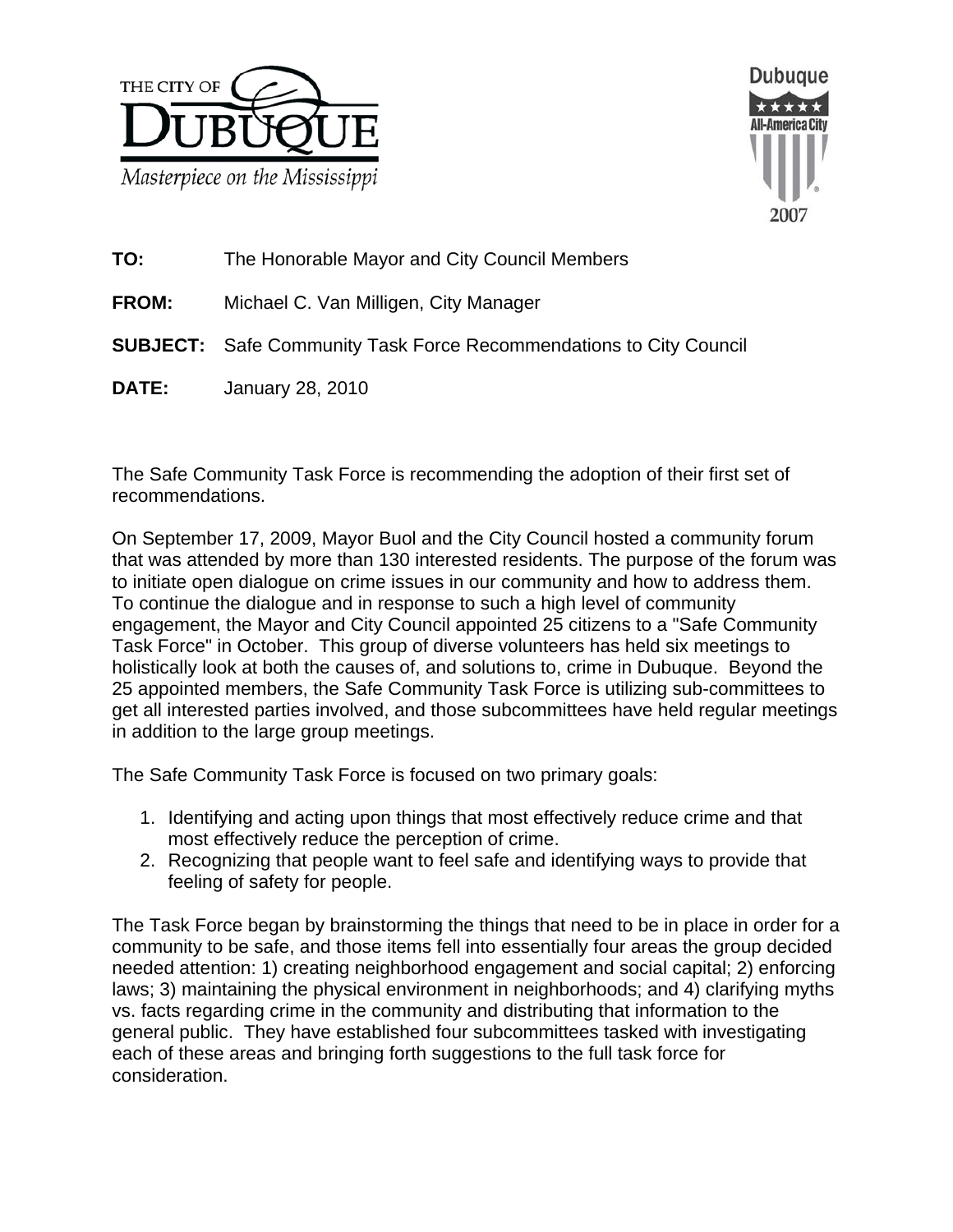Recognizing that building neighborhood engagement begins with input, the Neighborhood Engagement Subcommittee is conducting a survey of residents from the Washington, North End and Point neighborhoods. They will use the results of this survey to inform the suggestions they will bring to the Task Force, and they hope that their efforts will begin to identify neighborhood leaders, correct misperceptions, and foster understanding of new and existing cultures. The Physical Environment Subcommittee is focusing on ways to promote the responsibility of tenants and owners for the condition of their property, and to promote neighborhood beautification. The Research and Facts subcommittee is focused on gathering data on crime trends in Dubuque, and the Enforcement Subcommittee is looking at policing and criminal enforcement, as well as housing code enforcement.

The subcommittees have forwarded numerous ideas to the Task Force for consideration. At its meeting on January 14, the Task Force began deliberating on the recommendations and reached consensus to forward the following recommendations to the City Council:

- 1. Reduce the time between rental inspections for problem properties.
- 2. Do not allow property owners to receive city, state or federal funding unless their properties are in compliance or the owner is actively working towards compliance.
- 3. Conduct an expanded crime study to include:
	- a. Comparisons with like communities.
	- b. Longitudinal study of changes in crime rates.
	- c. Multivariate study of arrest records.
	- d. Comparison of actual crime profile in Dubuque with public perception.
	- e. Contextualizing research findings within current criminology and policy literature
	- f. Evidence-based recommendations for effective policy and programming related to crime prevention and community safety within the discussion section of the research report
- 4. Allow the Task Force to act as conduit for *accurate* information to public, specifically by:
	- a. conveying crime statistics compiled by Captain Russ Stecklein to the general public; and
	- b. documenting and investigating the effectiveness of existing and new efforts to curtail criminal activity in Dubuque, such as Community Oriented Policing, Territory Accountability Design, and the designation of a dedicated police officer for Section 8 housing investigations.
- 5. Create ways to encourage people to light up their own property and surrounding public property.
- 6. Install surveillance cameras in high crime areas in public places.
- 7. Install 911 emergency kiosks.
- 8. Reduce the time allotted for correcting property violations from the current two years.
- 9. Encourage development of planned communities through mixed-use zoning.